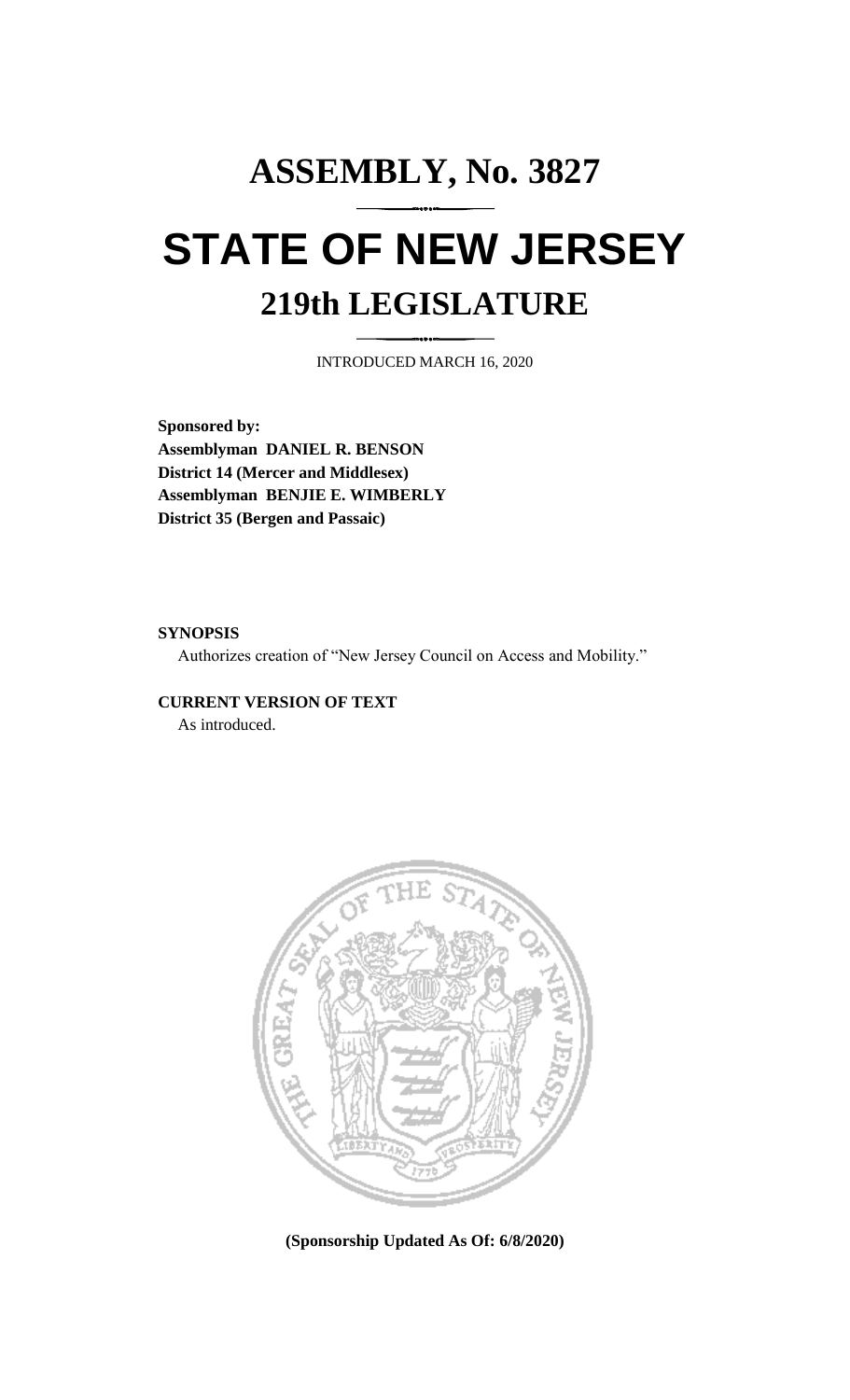### **A3827** BENSON, WIMBERLY

 **AN ACT** authorizing the creation of the "New Jersey Council on Access and Mobility" and supplementing Title 27 of the Revised Statutes. **BE IT ENACTED** *by the Senate and General Assembly of the State of New Jersey:* 1. a. There is established, in but not of, the Department of Transportation, the "New Jersey Council on Access and Mobility." b. The council shall consist of 15 members, as follows: (1) the Commissioner of Transportation, ex officio, or the commissioner's designee; (2) the Commissioner of Human Services, ex officio, or the commissioner's designee; (3) the Commissioner of Education, ex officio, or the commissioner's designee; (4) the Commissioner of Community Affairs, ex officio, or the commissioner's designee; (5) the Commissioner of Labor and Workforce Development, ex officio, or the commissioner's designee; (6) the Executive Director of the New Jersey Transit Corporation, ex officio, or the executive director's designee; (7) the Director of the Office of Disability Services in the Department of Human Services, ex officio, or the director's designee; (8) the Director of the Division of Aging Services in the Department of Human Services, ex officio, or the director's designee; (9) the Director of the Division of Developmental Disabilities in the Department of Human Services, ex officio, or the director's designee; and (10) six public members, who have a demonstrated expertise in the coordination of transportation services or independent living services for persons with disabilities or senior citizens, of which: (a) one of the public members shall be a representative of Disability Rights New Jersey; (b) one of the public members shall be a representative of The Arc of New Jersey; (c) one of the public members shall be a representative of the New Jersey Statewide Independent Living Council; (d) one of the public members shall be a representative of the New Jersey Council on Developmental Disabilities; (e) one of the public members shall be a representative of the Alan M. Voorhees Transportation Center at Rutgers, the State University; and (f) one of the public members shall be a representative of the New Jersey Council on Special Transportation.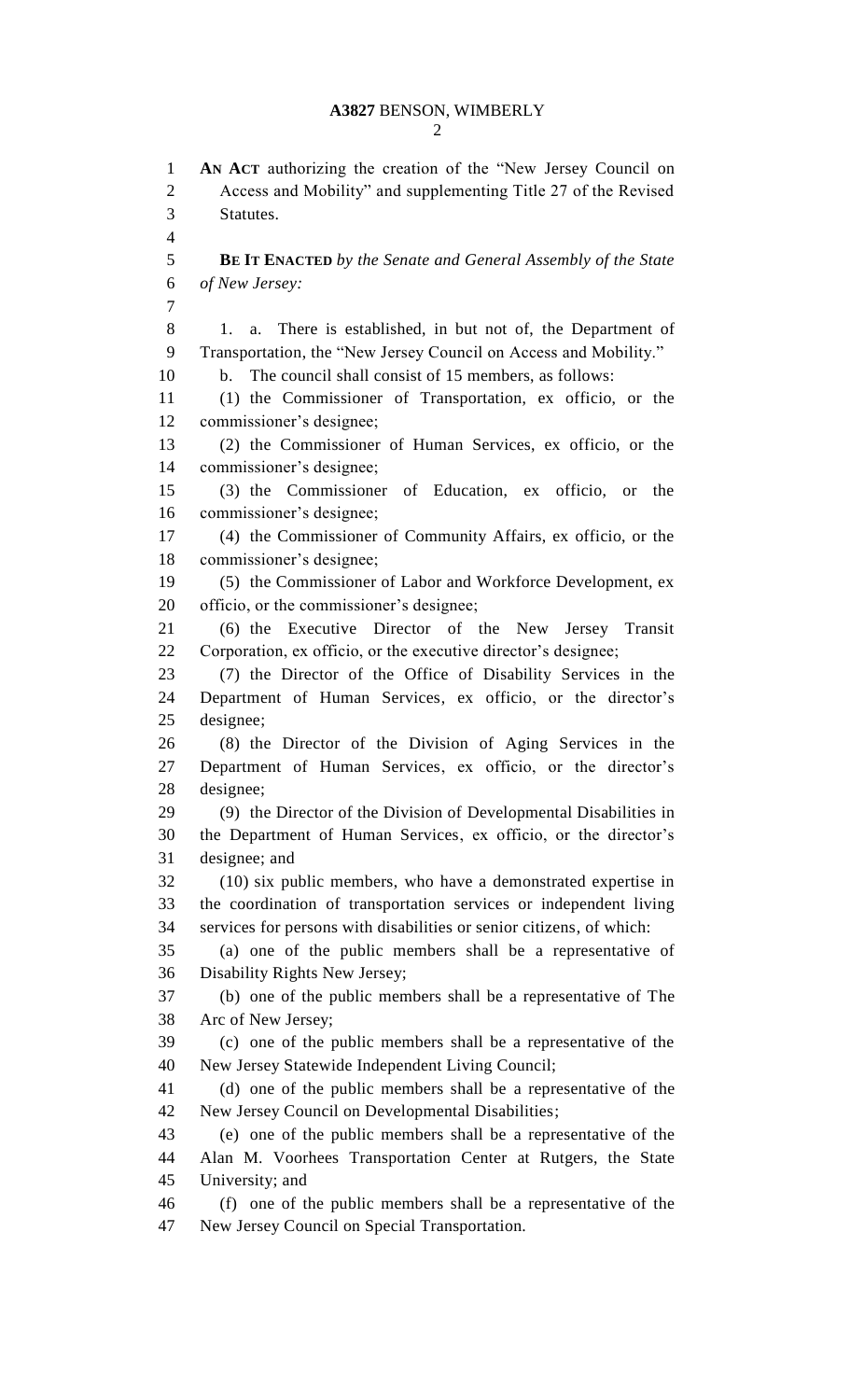Of the six public members appointed to the council, three shall be appointed by the President of the Senate and three shall be appointed by the Speaker of the General Assembly.

 c. Each public member of the council shall serve for a term of three years, except that, of the members first appointed, two shall serve for a term of one year, two shall serve for a term of two years, and two shall serve for a term of three years. Each member shall serve for the term of appointment until the member's successor is appointed and qualified. A public member who has completed the member's term of membership may be reappointed to the council. Vacancies in the council membership shall be filled in the same manner as the original appointments were made.

 d. The members of the council shall be appointed within 60 days after the effective date of this act, and the council shall hold its initial organizational meeting as soon as practicable, but no later than 30 days, after the appointment of a majority of its members. The Commissioner of Transportation, or a designee, shall serve as chairperson of the council, and the council shall meet, no less than annually, at such places and times as the chairperson may designate. The chairperson may appoint a secretary who need not be a member of the council.

 e. Members of the council shall serve without compensation, but may be reimbursed for travel and other necessary expenses incurred in the performance of their duties, within the limits of funds appropriated or otherwise made available to the council for its purposes.

 f. The Department of Transportation shall provide professional, stenographic, and clerical staff to the council, as may be necessary for the council to carry out its duties. The council shall also be entitled to call upon the services of any State, county, or municipal department, board, commission, or agency, as may be available to it for its purposes.

 2. The purpose and duties of the council shall be to, no less than annually:

 a. study the transportation services provided to persons with disabilities and senior citizens by the New Jersey Transit Corporation, State agencies, counties, or municipalities;

 b. analyze all available federal funding programs that may be used for mobility management of and to provide transportation services to persons with disabilities and senior citizens, and the ability of the State to qualify for those funds;

 c. coordinate the provision of transportation services across all agencies that have an interest in the mobility of persons with disabilities and senior citizens; and

 d. make recommendations for legislative or executive action to maximize the State's acquisition of federal funding and the